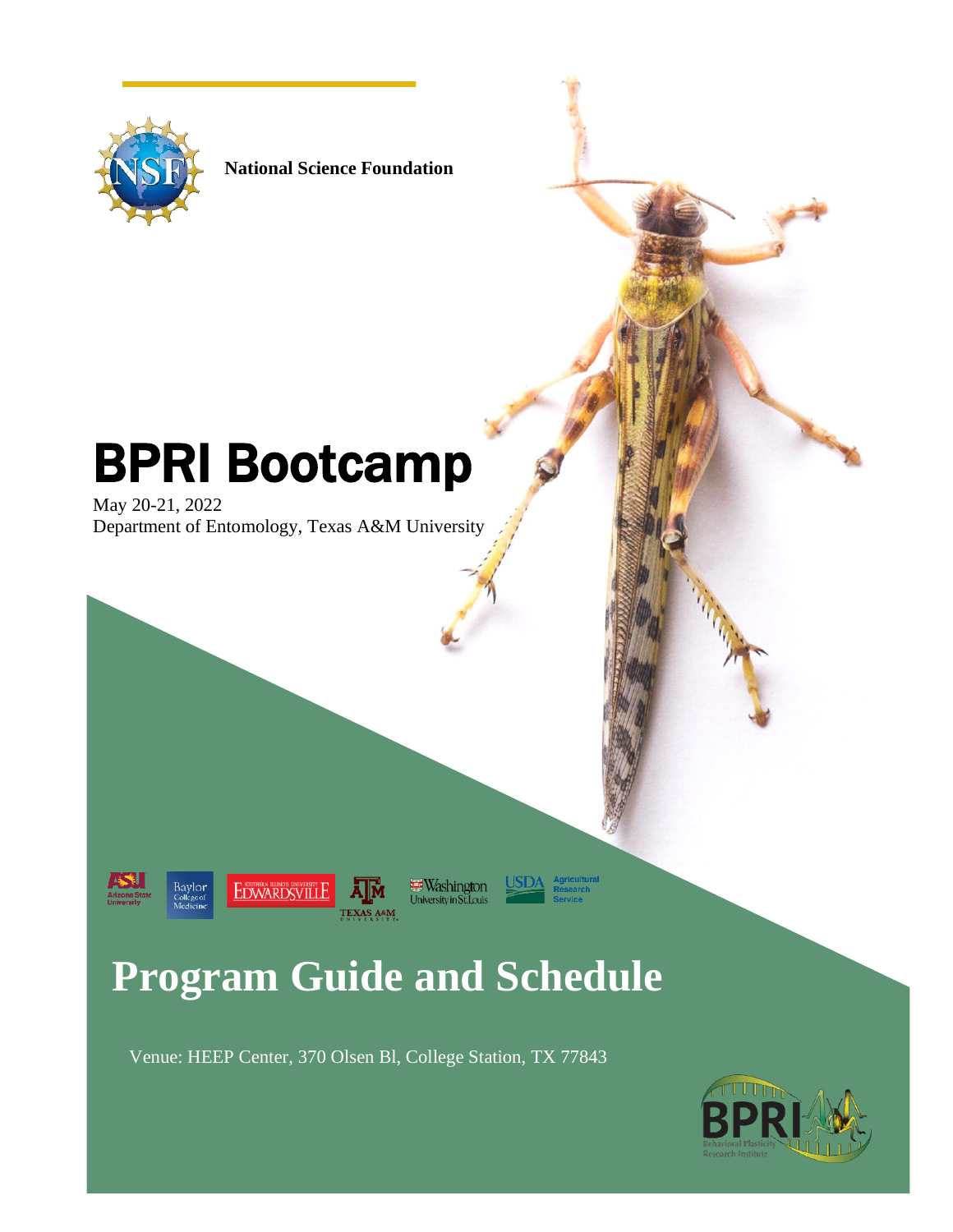## **Contents**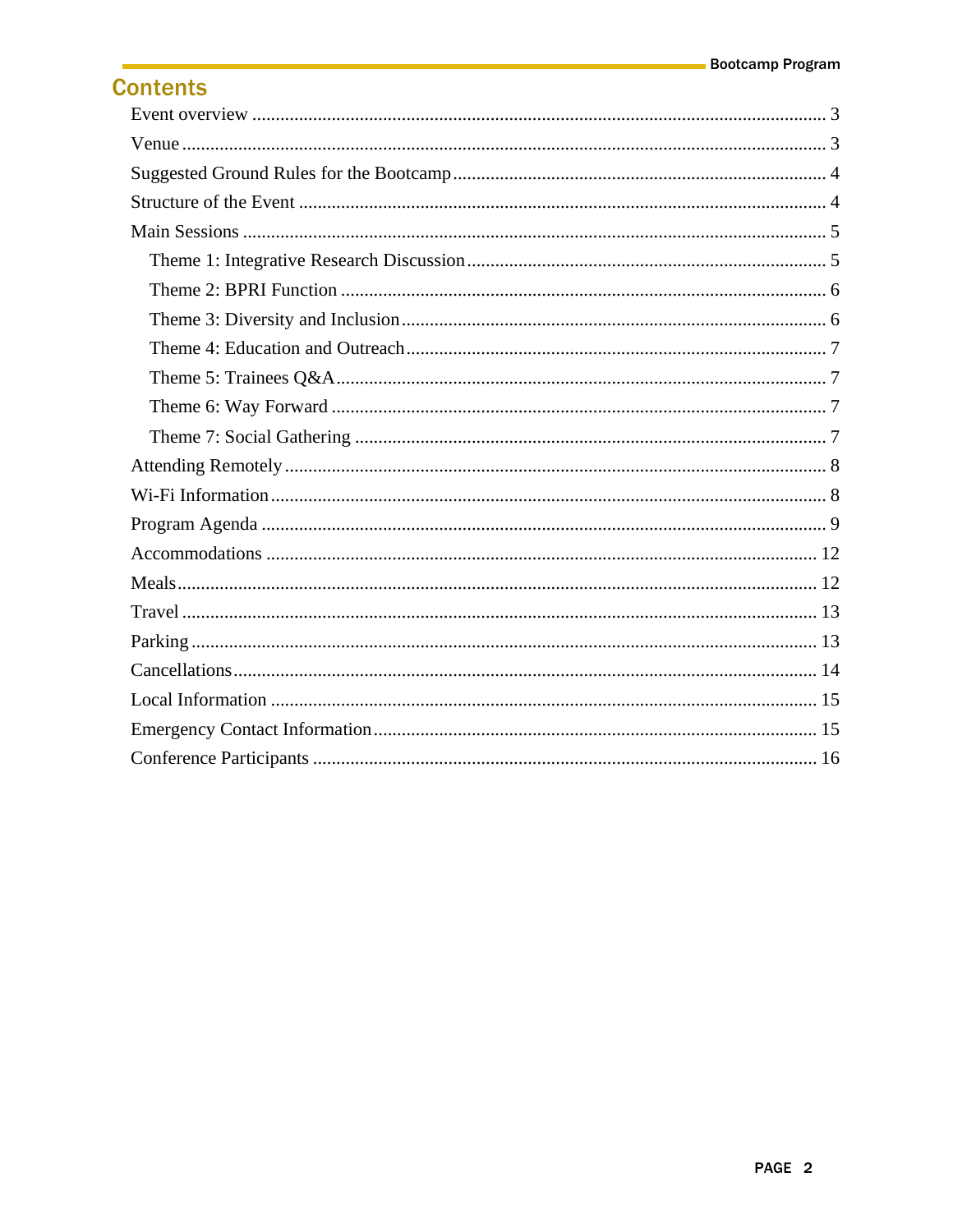## <span id="page-2-0"></span>Event overview

The BPRI Bootcamp is a two-day in-person event that will be held at the Texas A&M University in College Station, Texas on May 20-21, 2022.

The aims of this event are:

1) To interact with others in ways that build a better understanding of others' backgrounds, interests, concerns, and priorities related to the BPRI project.

2) To identify integrative research or collaborative projects ideas and cultivate meaningful relationships.

3) To review BPRI progress and identify future directions.

An event summary summarizing the main discussion points will be available after the event.

## <span id="page-2-1"></span>Venue

The main session and breakout sessions will be held at the Minnie Belle Heep Center (HPCT, Building 1502), Department of Entomology, 370 Olsen Bl, College Station, TX 77843.

Google map link:<https://goo.gl/maps/C6kbiW1mGAZtUjUX8> OR use the QR code indicated below.

If you are taking a taxi or Uber, please note the street address "370 Olsen Bl." There is another building called the Heep Laboratory Building (HLB) which is far away from the Heep Center.



Location QR code



## Sessions Venue

The main session will be held in the HPCT auditorium  $103$  ( $1<sup>st</sup>$  floor). Coffee breaks will be held in the HPCT Atrium  $(1<sup>st</sup>$  floor). Lunch will be held at HPCT Atrium  $(4<sup>th</sup>$  floor) and HPCT 413  $(4<sup>th</sup>$  floor).

Breakout sessions will be held in HPCT 103 ( $1<sup>st</sup>$  floor), 205, 207 ( $2<sup>nd</sup>$  floor), 413, 421 ( $4<sup>th</sup>$  floor).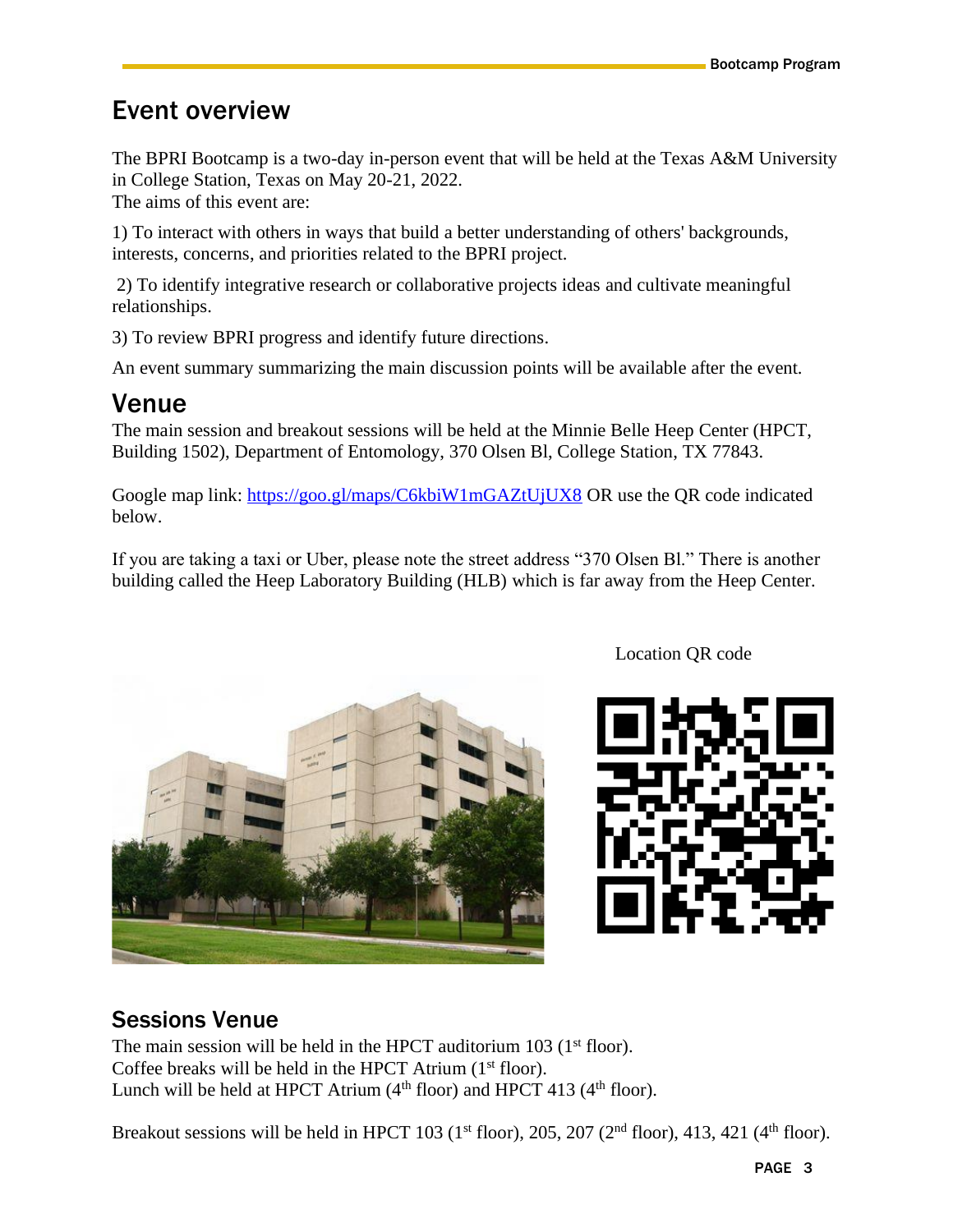## <span id="page-3-0"></span>Suggested Ground Rules for the Bootcamp

- 1. Be supportive of all opinions
- 2. Critique ideas, not people
- 3. Allow every voice to be heard
- 4. Follow the agenda
- 5. Help the session leaders, facilitators, and reporters to record the main discussion points

## <span id="page-3-1"></span>Structure of the Event

The event is structured to encourage dialogue between BPRI members and allow interactions with different faculty and BPRI trainees during each discussion session. Each session will have a session facilitator, a reporter, and a scribe. Participants will be assigned to specific breakout sessions. Each session will also have goals, expected outcomes, and a list of discussion prompts to facilitate the dialogue.

#### **Session Facilitator**

The session facilitator is responsible for providing an overview of the session, explaining the session goals and expected outcomes, sharing discussion prompts with participants and moderating the discussion in a way to achieve the session goals. Further, he/she is responsible for collecting a mutual consensus from participants on session goals and expected outcomes. The facilitator is also responsible for ensuring each participant's voice is heard and individual speaking time is equitably managed. We encourage the facilitator to create synergy between participants and guide the discussion to identify interrelated ideas. For the hybrid session, make sure virtual participants are involved in the discussion. If needed, new topics can be adopted based on participants' requests/interests. Additionally, the facilitator will serve as a timekeeper for the session and help the facilitator smoothly manage the session. At the end of the session, the facilitator recaps the main points of the session and helps the reporter and the scribe to record them.

#### **Session Reporter**

The reporter is responsible for reporting out the main/important points of the discussion to the entire group during the group sharing after each breakout session. Reporters will work closely with the facilitator and the scribe to make sure relevant information is shared with the large group.

#### **Session Scribe**

The scribe is responsible for recording the main/important points of the discussion. Scribes are requested to use Google Docs to record their notes and share the Google Docs link with Taniya [\(tkoswatta@tamu.edu\)](mailto:tkoswatta@tamu.edu).

*At the end of the session, the facilitator, the reporter, and the scribe will collectively select the main discussion points to report back to the main room.*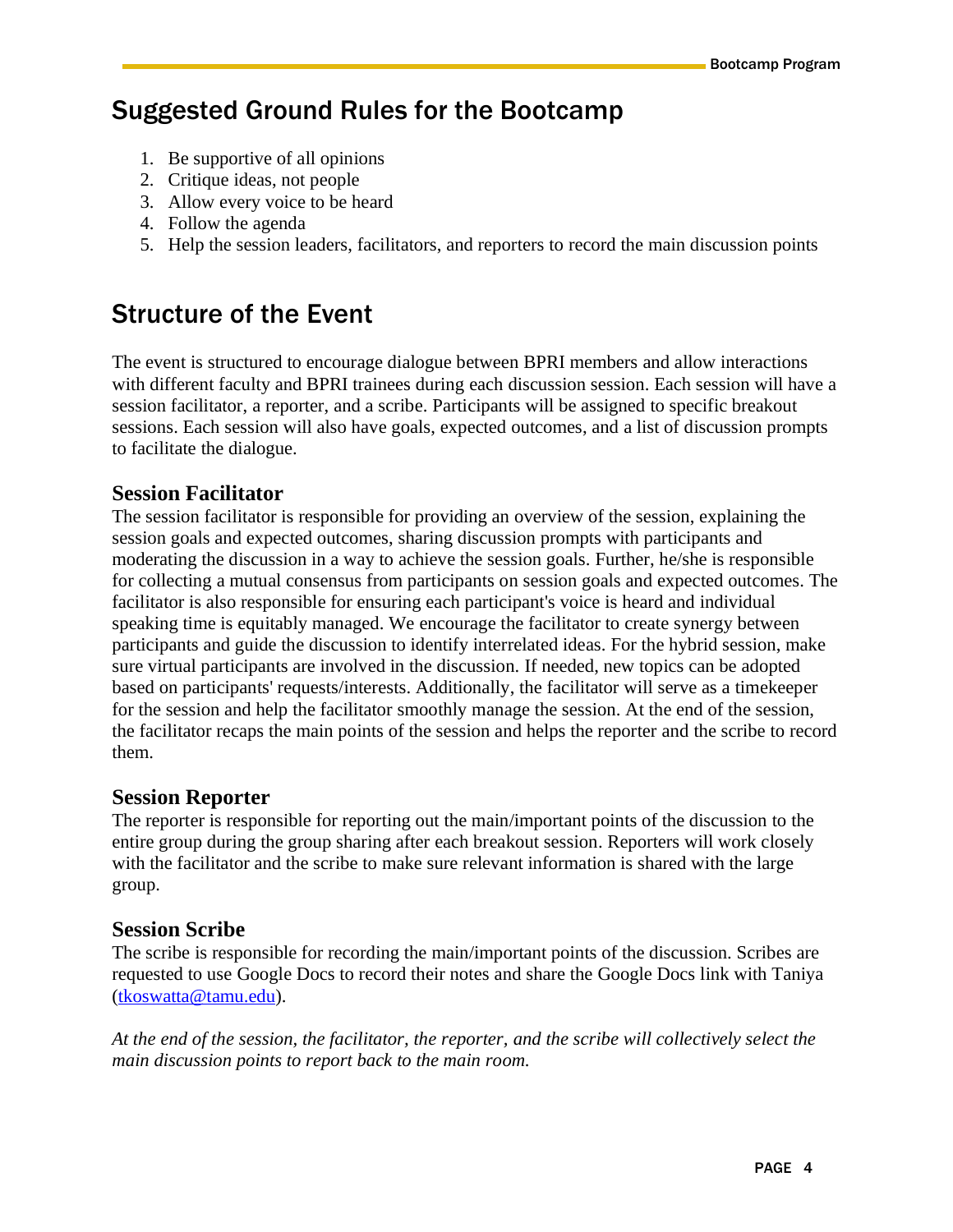## <span id="page-4-0"></span>Main Sessions

#### <span id="page-4-1"></span>Theme 1: Integrative Research Discussion

#### **1. "Lighting talks"**

The lighting talks session is the first integrative activity. Its aim is to set the tone for the follow-up integrative discussion. Each lighting talk is a 3-minute presentation from each BPRI lab, that summarizes ongoing research related to the BPRI, followed by Q&A sessions. The presenter can be either a PI, or trainee, or both. A maximum of three slides are allowed. We are asking for a PowerPoint recording of your talk that we will play during the session. We will also be uploading the files to the BPRI website and linked to each PI's lab so that the talks are available to attendees to view at other times prior to and after the meeting. Three minutes is an absolute maximum for the presentation – so you will have to be focused on what you present. Please upload the file of the recorded presentation to our BPRI Teams [SharePoint](https://bcmedu.sharepoint.com/:f:/r/sites/BPRIScience/Shared%20Documents/Meetings/BPRI%20Bootcamp%20Lightning%20Talks?csf=1&web=1&e=kh1Iwt) folder by 5:00 pm your local time, 15<sup>th</sup> May 2022.

Help for recording a PowerPoint slide show can be found in the Help function in the PowerPoint menu. Links that may be helpful are below:

Help for recording a PowerPoint slide show on a Mac: [https://support.microsoft.com/en-us/office/record-a-slide-show-with-narration-and-slide](https://support.microsoft.com/en-us/office/record-a-slide-show-with-narration-and-slide-timings-0b9502c6-5f6c-40ae-b1e7-e47d8741161c?ns=macpowerpoint&version=90&ui=en-us&rs=en-us&ad=us)[timings-0b9502c6-5f6c-40ae-b1e7](https://support.microsoft.com/en-us/office/record-a-slide-show-with-narration-and-slide-timings-0b9502c6-5f6c-40ae-b1e7-e47d8741161c?ns=macpowerpoint&version=90&ui=en-us&rs=en-us&ad=us) [e47d8741161c?ns=macpowerpoint&version=90&ui=en-us&rs=en-us&ad=us](https://support.microsoft.com/en-us/office/record-a-slide-show-with-narration-and-slide-timings-0b9502c6-5f6c-40ae-b1e7-e47d8741161c?ns=macpowerpoint&version=90&ui=en-us&rs=en-us&ad=us)

Help for recording a PowerPoint slide show on a PC: [https://support.microsoft.com/en-us/office/video-record-a-presentation-2570dff5-f81c-](https://support.microsoft.com/en-us/office/video-record-a-presentation-2570dff5-f81c-40bc-b404-e04e95ffab33)[40bc-b404-e04e95ffab33](https://support.microsoft.com/en-us/office/video-record-a-presentation-2570dff5-f81c-40bc-b404-e04e95ffab33)

**Goal:** To provide a brief overview of each BPRI lab activity **Expected Outcome:** Participants will gain a basic understanding of the research activities of each BPRI lab.

#### **2. Identifying a shared research interest (breakout session)**

This breakout session is a continuation of the lightning talks session. Participants will interact with each other and identify research questions that require cross-lab integration to be answered.

Discussion guide: [https://drive.google.com/drive/folders/1-](https://drive.google.com/drive/folders/1-S_dC6KSHEGFNVjvMXFW5LdYBZuYD53m?usp=sharing) [S\\_dC6KSHEGFNVjvMXFW5LdYBZuYD53m?usp=sharing](https://drive.google.com/drive/folders/1-S_dC6KSHEGFNVjvMXFW5LdYBZuYD53m?usp=sharing)

**Goal**: Discuss and identify research questions that the BPRI can pursue and that require integration among different biological subdisciplines.

**Expected outcomes:** Each group should find at least one integrative research question to pursue.

#### **3. Philosophical dialogue on collaborative research (breakout session)**

This session has three parts: introduction (all), group discussion (breakout), and summary (reconvene, all). Session facilitators in each breakout room will share the goals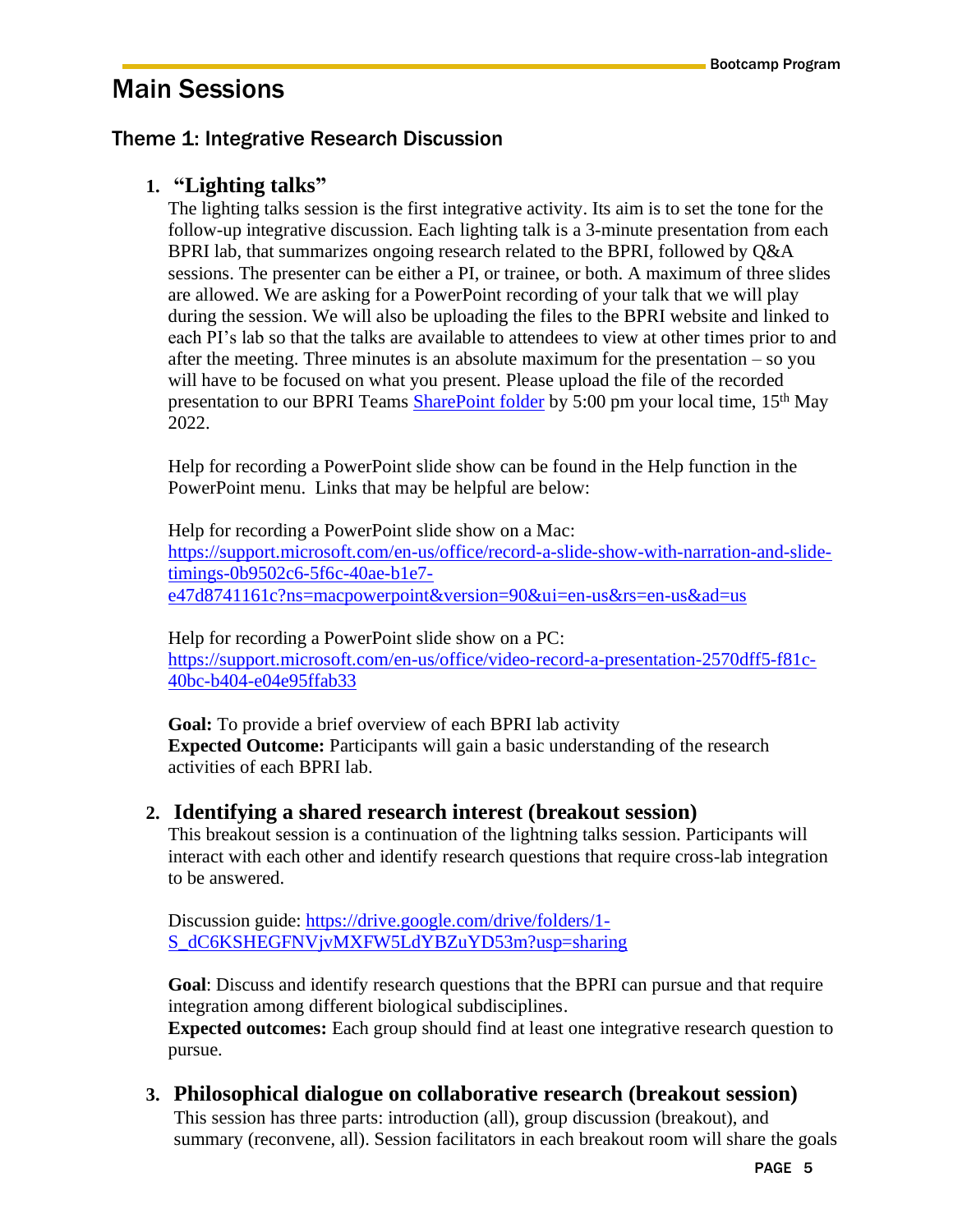of the discussion session and the prompts for discussion. During the summary part, the reporter from each group will report the main outcome of their breakout room discussion.

Discussion guide:

[https://drive.google.com/drive/folders/1Wp9eBV6tyn3rLeOZPZ3dcZ2K90rklTUn?usp=](https://drive.google.com/drive/folders/1Wp9eBV6tyn3rLeOZPZ3dcZ2K90rklTUn?usp=sharing) [sharing](https://drive.google.com/drive/folders/1Wp9eBV6tyn3rLeOZPZ3dcZ2K90rklTUn?usp=sharing)

**Goal:** Understand how to conduct team science and self-reflect on practices and philosophies as related to collaborative and interdisciplinary research. **Expected Outcomes:** All participants will gain appreciation for the challenges and advantages of team science.

#### **4. Further exploration of integrative questions (breakout session)**

This breakout session will focus on further exploring the identified integrative research questions from the earlier breakout sessions to develop specific hypotheses and research plans to answer those questions.

Discussion guide:

[https://drive.google.com/drive/folders/1fk0bLbz3ZPQNsm35D8o\\_qp2jpcpR5\\_qc?usp=sh](https://drive.google.com/drive/folders/1fk0bLbz3ZPQNsm35D8o_qp2jpcpR5_qc?usp=sharing) [aring](https://drive.google.com/drive/folders/1fk0bLbz3ZPQNsm35D8o_qp2jpcpR5_qc?usp=sharing)

**Goal:** Develop specific hypotheses and research plans for one integrative project. **Expected Outcomes:** Each discussion group will draft at least one research plan to answer the integrative research question under consideration.

#### <span id="page-5-0"></span>Theme 2: BPRI Function

This is a facilitated discussion to review BPRI activities and identify strengths and weaknesses. This session will have question prompts that are related to BPRI function, leadership, BPRI communication, member roles, and time commitment. This focus group discussion will be facilitated by Dr. Kim Dooley, the external evaluator of the BPRI. The main discussion points will be used to develop a summary of how the BPRI functions as a team.

Discussion guide: [https://drive.google.com/drive/folders/1cvef7XSnAV50TmwkL2FdmJQ5GDtCbQZj?usp](https://drive.google.com/drive/folders/1cvef7XSnAV50TmwkL2FdmJQ5GDtCbQZj?usp=sharing)  $=$ sharing

**Goal:** To review BPRI activities and improve our performance as a team. **Expected Outcomes:** A list of strengths and weaknesses that are mutually agreed upon by BPRI members and trainees.

#### <span id="page-5-1"></span>Theme 3: Diversity and Inclusion

This session aims to share best practices for diversity and inclusion (D&I). Another aim is to discuss any issues that were identified from the BPRI climate survey. This session will include information about D&I summer training. This focus group discussion will be facilitated by Dr. Jenna Kurten, the D&I Board Director of the BPRI.

**Goal:** To provide an overview of best practices for diversity and inclusion. **Expected Outcomes:** Draft an action plan for D&I issues (if any) identified from the climate survey. Develop awareness of D&I summer training.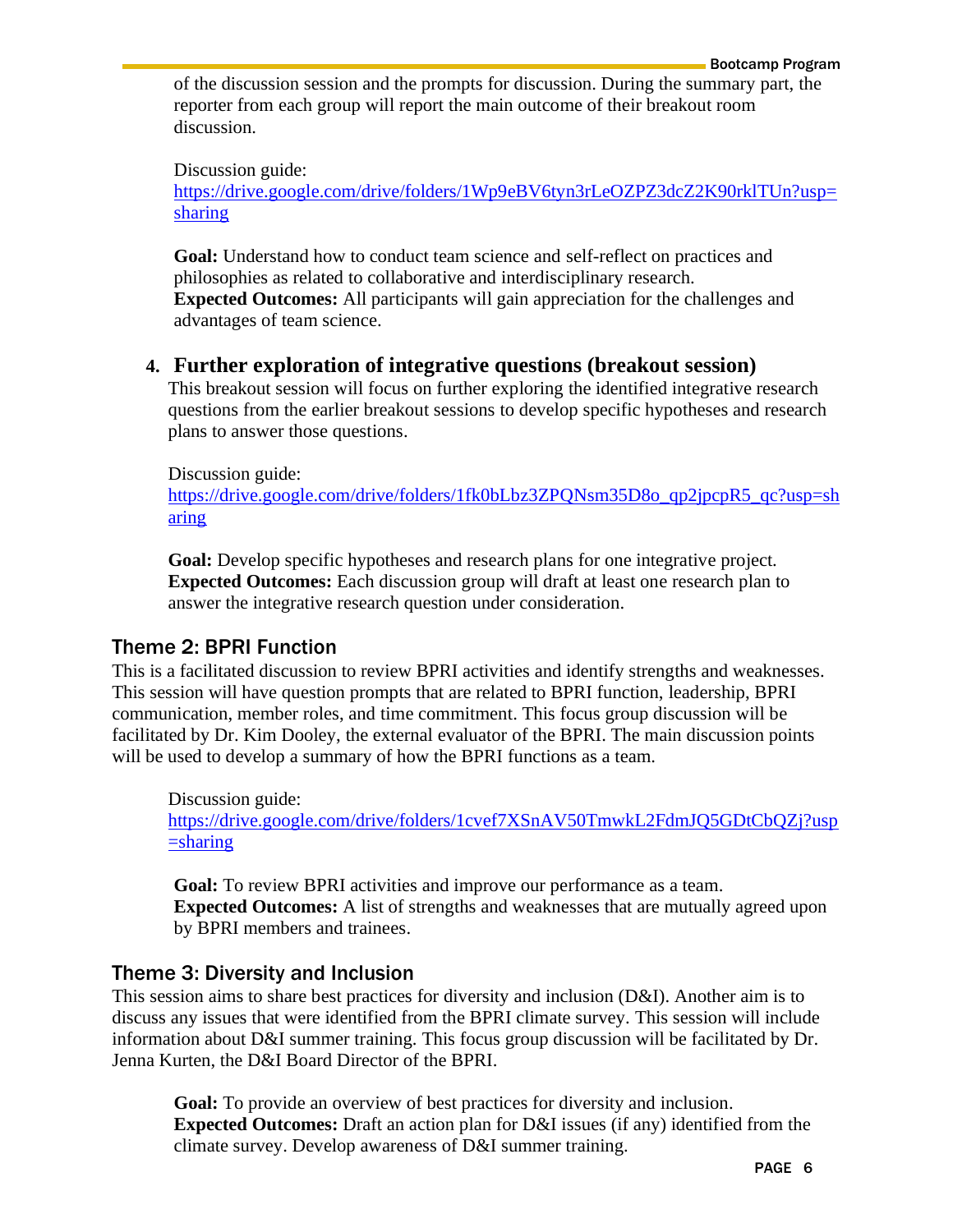#### <span id="page-6-0"></span>Theme 4: Education and Outreach

This session is intended to discuss future activities of the BPRI related to education and outreach, as well as any concerns related to ongoing activities that required team consensus (e.g., proposed FIST program structure, or Lab swap program). This session will be led by the Education and Outreach Committees. Discussion prompts will develop by each committee and shared with participants. Participants will be asked to discuss both education and outreach topics.

**Goal:** To discuss future activities of BPRI related to BPRI education and outreach. **Expected Outcomes:** A list of action plans related to BPRI education and outreach.

#### <span id="page-6-1"></span>Theme 5: Trainees Q&A

This session will be facilitated by the BPRI leadership trainee council. The aim of this session is to provide opportunities for BPRI trainees to share their concerns (if any) and/or hold a discussion with BPRI faculty members based on trainees' interests.

**Goal:** Collect trainee's feedback and address any concerns **Expected Outcomes**: Build a deeper sense of belonging for the BPRI community. Collect BPRI trainee feedback on BPRI activities.

#### <span id="page-6-2"></span>Theme 6: Way Forward

This is the final session of the bootcamp. This will run as a group activity, and we will review the integrative ideas proposed by each discussion group at the breakout session 3 and select the best ideas that can be implemented for the remainder of the BPRI period.

**Goal:** To identify an action plan (research, education, outreach) based on the discussion sessions.

**Expected Outcomes:** List of actions recommended for implementation.

#### <span id="page-6-3"></span>Theme 7: Social Gathering

During the Bootcamp, we plan to have two social gathering events.

Goal: Familiarize oneself with the locust rearing facilities and provide informal discussion avenues to get to know each other.

**Expected Outcomes:** Participants will identify personal perspectives and build mutual trust.

#### **1. TAMU locust colony visit**

Date and time:  $20^{th}$  May, from 09:15 a.m. - 10:30 a.m. Location: Biological Control Facility, Building 1146 150 Agronomy Rd, College Station, TX 77843 [\(https://goo.gl/maps/AfW1wNQw2NnDn1YB7\)](https://goo.gl/maps/AfW1wNQw2NnDn1YB7)

#### **2. BPRI social event**

Date and time:  $20<sup>th</sup>$  May, from 7 p.m. onwards. Location: Residence of Dr. Spencer Behmer. 4402 Woodland Ridge Drive, College Station, TX 77845 [\(https://goo.gl/maps/8bXM7BBhFTKcNGez8\)](https://goo.gl/maps/8bXM7BBhFTKcNGez8)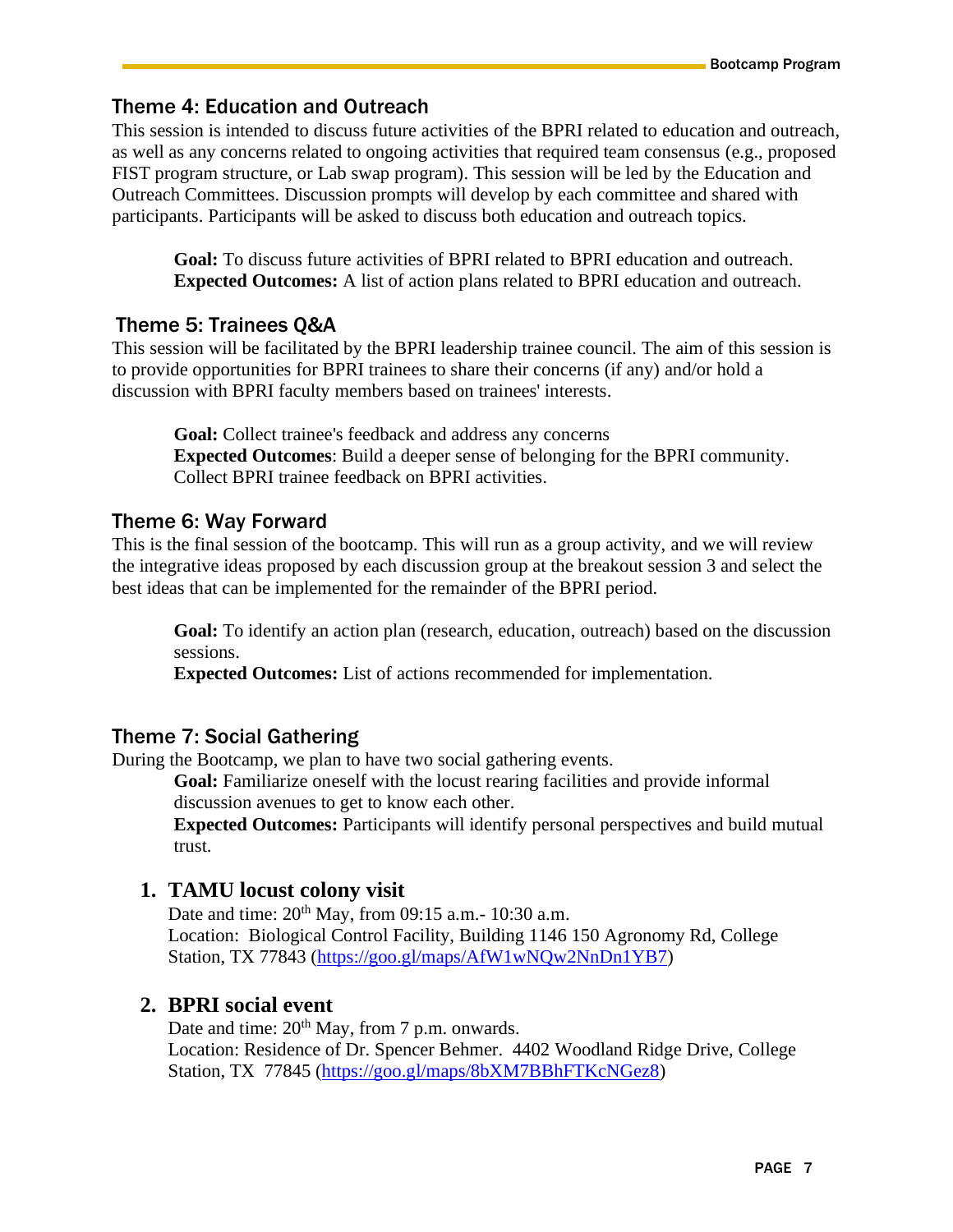## <span id="page-7-0"></span>Attending Remotely

Participants who register for remote access will use the Zoom link indicated below to attend meeting

[\(https://tamu.zoom.us/j/91305341205?pwd=dnh6U0JmVlRXUTlrSUdLbXNiTFd3dz09\)](https://tamu.zoom.us/j/91305341205?pwd=dnh6U0JmVlRXUTlrSUdLbXNiTFd3dz09).

Meeting ID: 913 0534 1205 Passcode: BPRI

Participants will use the same link to join the breakout sessions. Participants are pre-assigned to the breakout room based on grouping. Use your group number that indicated in the participants list to select the breakout room.

Recordings of the main sessions will be made available after the event.

## <span id="page-7-1"></span>Wi-Fi Information<sup>1</sup>

#### **Option 1**

The TAMU Visitor wireless network service is available throughout the campus. To get access you need to create an account using your email address and a 72-hour password.

#### *Instructions*

- 1. Choose TAMU Visitor from the list of available networks on your device.
- 2. Click on Create an Account.
- 3. Register your account:
	- a. Enter your full name, mobile telephone number, and email address in the fields provided.
	- b. Accept the terms of use.
	- c. Click Register. You will receive both an email and a text message with your TAMU Visitor username and password.
- 4. Enter your email address and password.
- 5. Click Log In. After a successful connection, you will be taken to the Texas A&M University website.
- 6. You may close this connection browser window and use your device normally.

#### **Option 2**

eduroam: Allows visitors from participating research and educational institutions to log in with their own credentials. A Texas A&M guest account is not needed. See the [eduroam](https://servicenow.tamu.edu/kburl.do?article=KB0010436) page in the Knowledge Base page for more information.

[https://servicenow.tamu.edu/tamucs?id=tamucs\\_kb\\_article&sys\\_id=00afc1f71bc3b4109b92ed35](https://servicenow.tamu.edu/tamucs?id=tamucs_kb_article&sys_id=00afc1f71bc3b4109b92ed35624bcbfd) [624bcbfd](https://servicenow.tamu.edu/tamucs?id=tamucs_kb_article&sys_id=00afc1f71bc3b4109b92ed35624bcbfd)

<sup>&</sup>lt;sup>1</sup> Information is adapted from TAMU IT-Serivce webpages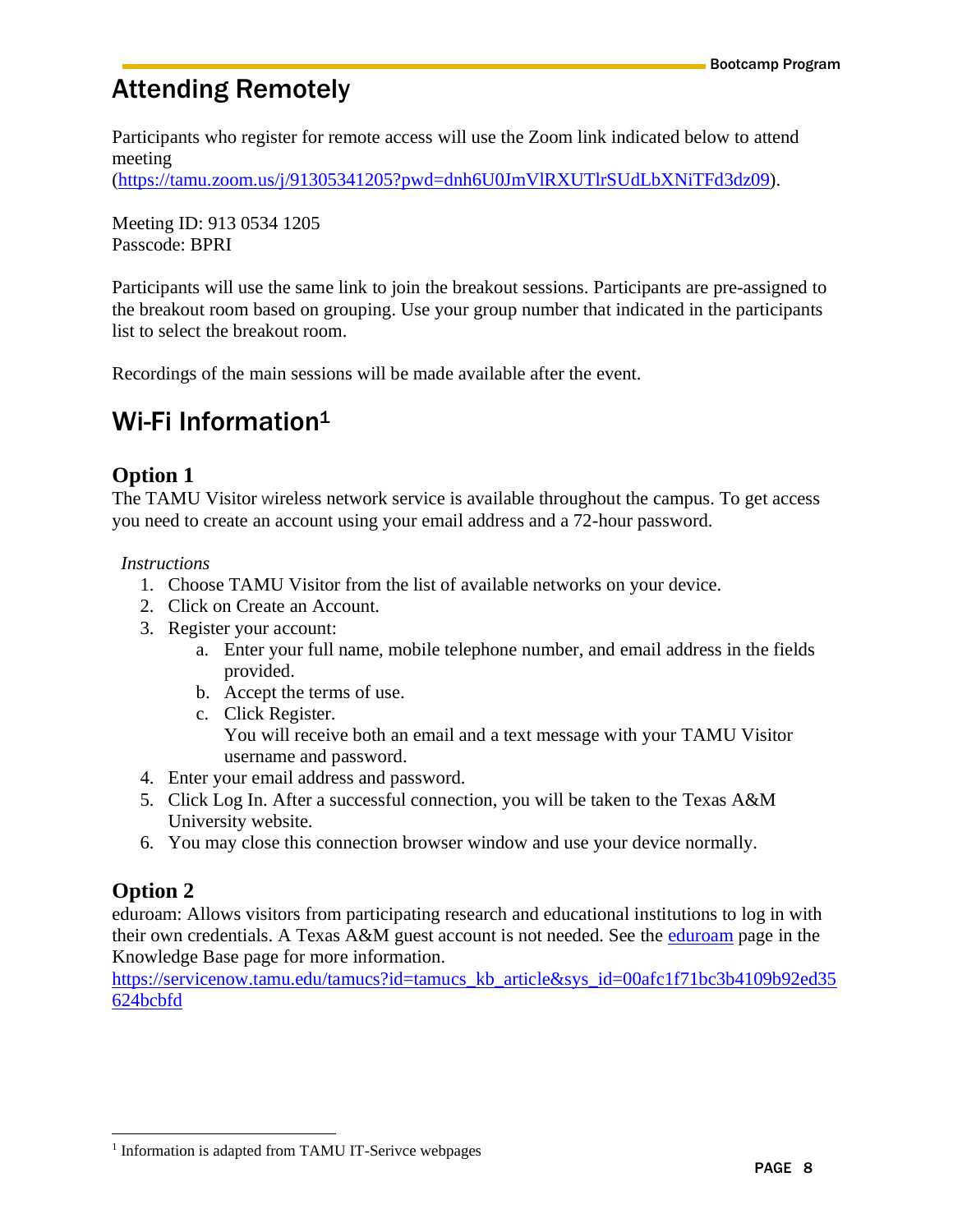## <span id="page-8-0"></span>Program Agenda

This program agenda is final. For breakout sessions please follow the pre-assigned groups indicated in the participant list.

| rtiuaj, 20 Triaj 2022<br>Time (CT)<br><b>Location</b>                                     |                | <b>Item</b>                                                                                                                                                                                                                                                                                                                                                           | <b>Facilitator/Presenter</b>                                                                             |  |  |
|-------------------------------------------------------------------------------------------|----------------|-----------------------------------------------------------------------------------------------------------------------------------------------------------------------------------------------------------------------------------------------------------------------------------------------------------------------------------------------------------------------|----------------------------------------------------------------------------------------------------------|--|--|
| <b>HPCT</b><br>103 and<br>$1st$ fl.<br>atrium                                             | 8:00-9:00      | Check-in and event registration.<br>Complete pre-assessment.<br>Lighting talk set up.<br>Networking coffee $-$ light snack<br>provided                                                                                                                                                                                                                                | <b>TAMU BPRI Team</b>                                                                                    |  |  |
| <b>HPCT 103</b>                                                                           | $9:00-9:15$    | Introduction to the BPRI Bootcamp                                                                                                                                                                                                                                                                                                                                     | Fabrizio Gabbiani and<br>Hojun Song                                                                      |  |  |
| <b>BCC 103</b>                                                                            | $9:15 - 10:30$ | Walk to Biological Control Facility.<br>Tour of locust rearing facilities,<br>greenhouse, tour of the Song Lab<br>(BCC) and the Sword Lab (ERL)                                                                                                                                                                                                                       | <b>TAMU BPRI students</b>                                                                                |  |  |
| <b>BCC 103</b>                                                                            | 10:30-10:45    | Group photo                                                                                                                                                                                                                                                                                                                                                           |                                                                                                          |  |  |
|                                                                                           | 10:45-11:00    | <b>Walk to Heep Center</b>                                                                                                                                                                                                                                                                                                                                            |                                                                                                          |  |  |
| <b>HPCT 103</b>                                                                           | 11:00-11:45    | <b>Integrative Activity 1 - Lighting</b><br>talks (3 min. per presentation with 3<br>slides max.): Each lab provides a brief<br>introduction about ongoing research<br>related to the BPRI. Pre-recorded talks<br>will be played, followed by brief Q&A<br>sessions.                                                                                                  | Hojun Song                                                                                               |  |  |
|                                                                                           | 11:45-11:50    | <b>Break</b>                                                                                                                                                                                                                                                                                                                                                          |                                                                                                          |  |  |
| <b>Breakout</b><br>(HPCT<br>103, 205,<br>207, 413,<br>421);<br>Reporting<br>(HPCT<br>103) | 11:50-12:50    | <b>Breakout Session 1- Identifying a</b><br>shared research interest<br>Discuss and identify research<br>questions that the BPRI can pursue<br>and that require integration among<br>different biological subdisciplines.<br>(Guiding questions and discussion<br>prompts will be provided, 30 minutes).<br>The results will be shared with<br>everyone (30 minutes). | A facilitator will be<br>pre-assigned. A<br>reporter and a scribe<br>will be assigned for<br>each group. |  |  |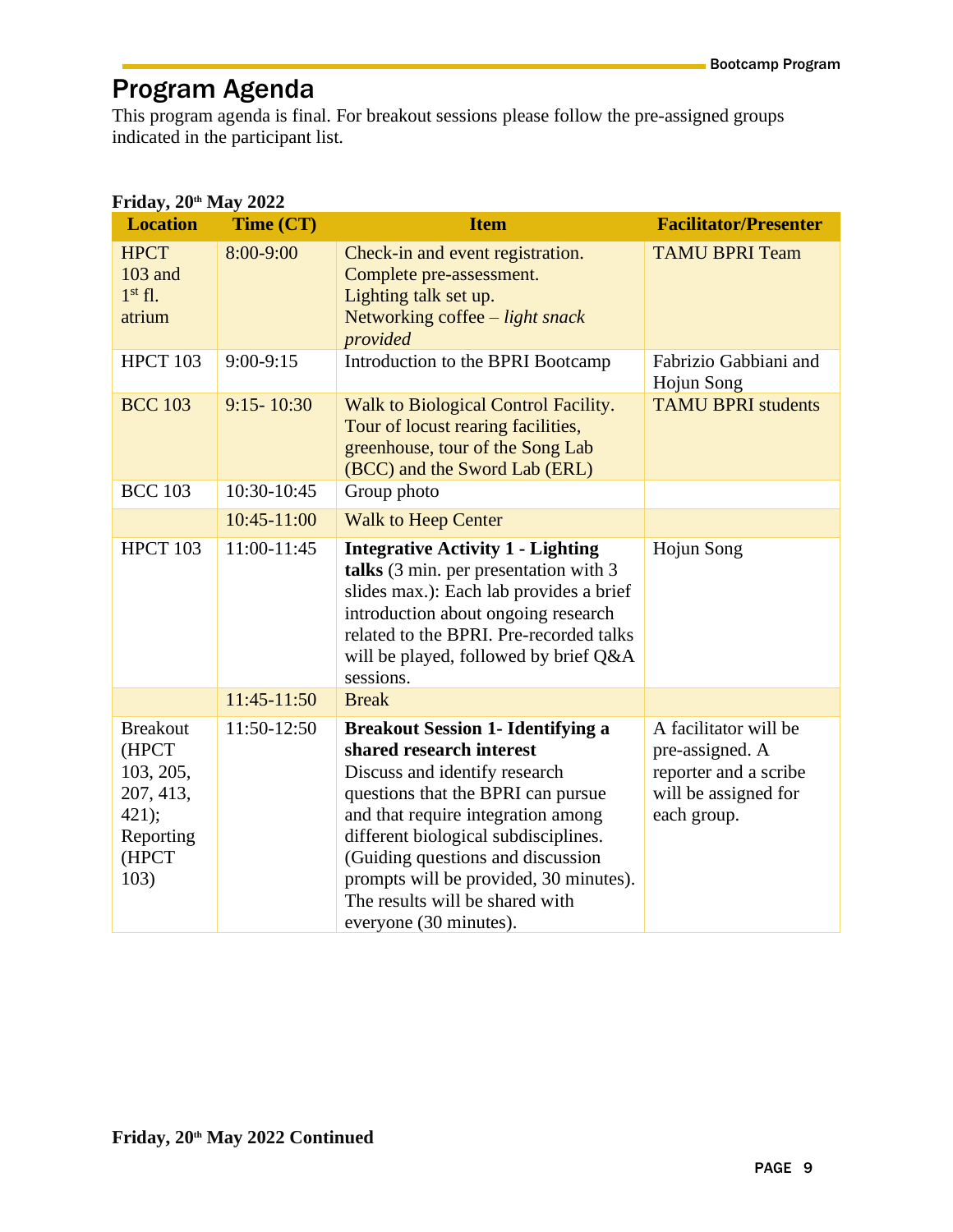|                                                                                                                                               |                                           |                                                                                                                                                                                                                                                                                                                                                                                                                                                   | <b>Bootcamp Program</b>                                                                                  |
|-----------------------------------------------------------------------------------------------------------------------------------------------|-------------------------------------------|---------------------------------------------------------------------------------------------------------------------------------------------------------------------------------------------------------------------------------------------------------------------------------------------------------------------------------------------------------------------------------------------------------------------------------------------------|----------------------------------------------------------------------------------------------------------|
| <b>Location</b>                                                                                                                               | <b>Time</b>                               | <b>Item</b>                                                                                                                                                                                                                                                                                                                                                                                                                                       | <b>Facilitator/Presenter</b>                                                                             |
| <b>HPCT 413</b><br>and $4th$ fl.<br>atrium<br><b>HPCT</b><br>classrooms<br>for<br>breakout<br>session,<br><b>HPCT 103</b><br>for<br>reporting | (CT)<br>$12:55-$<br>1:55<br>$2:00 - 3:15$ | <b>Lunch break</b><br><b>Integrative Activity 2 and Breakout</b><br>Session 2: Philosophical dialogue -<br>participants will be assigned to specific<br>groups to discuss similarities and<br>differences among different disciplines<br>in terms of practices, cultures,<br>philosophies, and values (guiding<br>questions and discussion prompts will<br>be provided, 45 minutes). The results<br>will be shared with everyone (30<br>minutes). | A facilitator will be<br>pre-assigned. A<br>reporter and a scribe<br>will be assigned for<br>each group. |
| <b>HPCT</b>                                                                                                                                   | $3:15 - 3:45$                             | <b>Coffee break</b>                                                                                                                                                                                                                                                                                                                                                                                                                               |                                                                                                          |
| Atrium                                                                                                                                        |                                           | Trainees Get Together (HPCT 413)                                                                                                                                                                                                                                                                                                                                                                                                                  |                                                                                                          |
| <b>HPCT</b><br>classrooms<br>for<br>breakout<br>session,<br><b>HPCT 103</b><br>for<br>reporting                                               | $3:45-5:00$                               | <b>Integrative Activity 3 and Breakout</b><br><b>Session 3: Further exploration of</b><br>integrative questions – Based on the<br>research questions identified during the<br>morning breakout session, participants<br>will develop specific hypotheses and<br>research plans to answer those questions<br>(chart and markers will be provided; 45-<br>minute discussion, 30-minute sharing).                                                    | A facilitator will be<br>pre-assigned. A<br>reporter and a scribe<br>will be assigned for<br>each group. |
|                                                                                                                                               | 5:00                                      | Adjourn for Day 1, Information about<br>social events.                                                                                                                                                                                                                                                                                                                                                                                            | <b>Hojun Song</b>                                                                                        |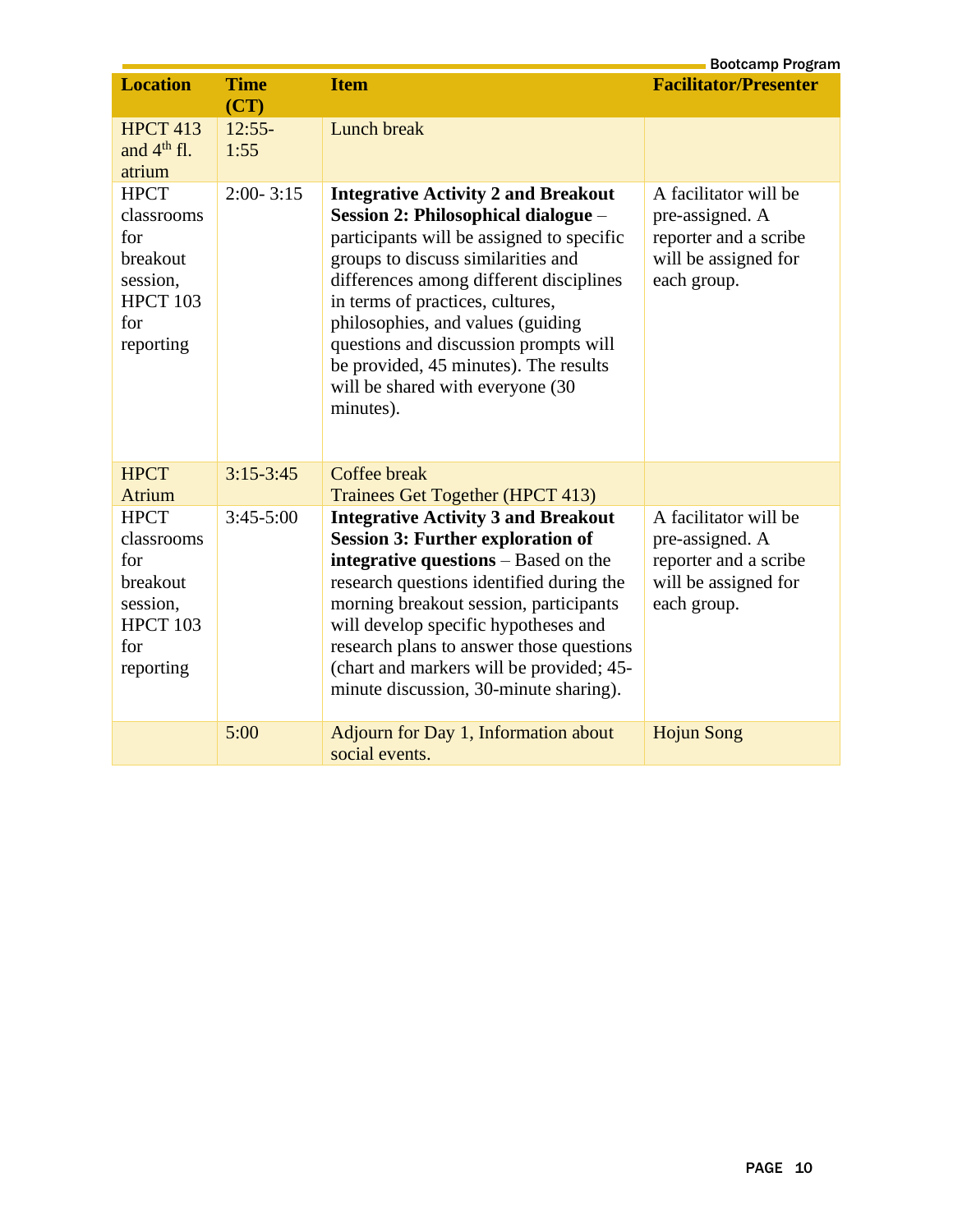| Saturday, 21 <sup>st</sup> May 2022 |                           |                                                                                                                                                                                                                                                                    |                                                                                    |  |  |  |
|-------------------------------------|---------------------------|--------------------------------------------------------------------------------------------------------------------------------------------------------------------------------------------------------------------------------------------------------------------|------------------------------------------------------------------------------------|--|--|--|
| <b>Location</b>                     | Time (CT)                 | <b>Item</b>                                                                                                                                                                                                                                                        | <b>Facilitator/Presenter</b>                                                       |  |  |  |
| <b>HPCT</b><br><b>Atrium</b>        | $8:00 - 8:30$             | Networking coffee - light snack<br>provided                                                                                                                                                                                                                        |                                                                                    |  |  |  |
| <b>HPCT 103</b>                     | $8:30 - 9:55$             | <b>Facilitated Discussion:</b><br>A facilitated discussion on reviewing<br>BPRI activities to identify strengths<br>and weaknesses. Specifically,<br>regarding<br>a. BPRI function and leadership.<br>b. BPRI communication.<br>c. Team role and time commitments. | Kim Dooley                                                                         |  |  |  |
|                                     | $9:55 - 10:00$            | <b>Break</b>                                                                                                                                                                                                                                                       |                                                                                    |  |  |  |
| <b>HPCT 103</b>                     | 10:00-11:00               | <b>D&amp;I</b> presentation and activities                                                                                                                                                                                                                         | Jenna Kurten                                                                       |  |  |  |
| <b>HPCT 103</b><br><b>HPCT</b>      | 11:00-12:30<br>12:30-1:30 | <b>Discussion on Education and</b><br><b>Outreach</b><br>Discussion on future activities of BPRI<br>related to BPRI education and outreach<br><b>Lunch Break</b>                                                                                                   | <b>Education Committee</b><br><b>Outreach Committee</b>                            |  |  |  |
| Atrium and<br><b>HPCT 413</b>       |                           |                                                                                                                                                                                                                                                                    |                                                                                    |  |  |  |
| <b>HPCT 103</b>                     | $1:30-2:30$               | <b>Trainees' Q&amp;A session with</b><br><b>Faculty:</b><br>Trainees as a group come up with<br>questions that they would like to<br>discuss with faculty                                                                                                          | Organized and<br>moderated by the<br><b>BPRI</b> leadership<br>council             |  |  |  |
| <b>HPCT 103</b>                     | $2:30-2:35$               | <b>Break</b>                                                                                                                                                                                                                                                       |                                                                                    |  |  |  |
| <b>HPCT 103</b>                     | $2:35-$<br>4:30           | <b>Integrative Activity 4 - Way</b><br><b>Forward:</b><br>Discussion on integrative projects.<br>Identification of action points from the<br><b>Bootcamp</b><br>Note: We will have a refreshment break<br>around $3:30$ p.m.                                       | Fabrizio Gabbiani/<br><b>Hojun Song and</b><br><b>Research Committee</b><br>member |  |  |  |
| <b>HPCT 103</b>                     | 4:30                      | Conclusion and adjourn                                                                                                                                                                                                                                             |                                                                                    |  |  |  |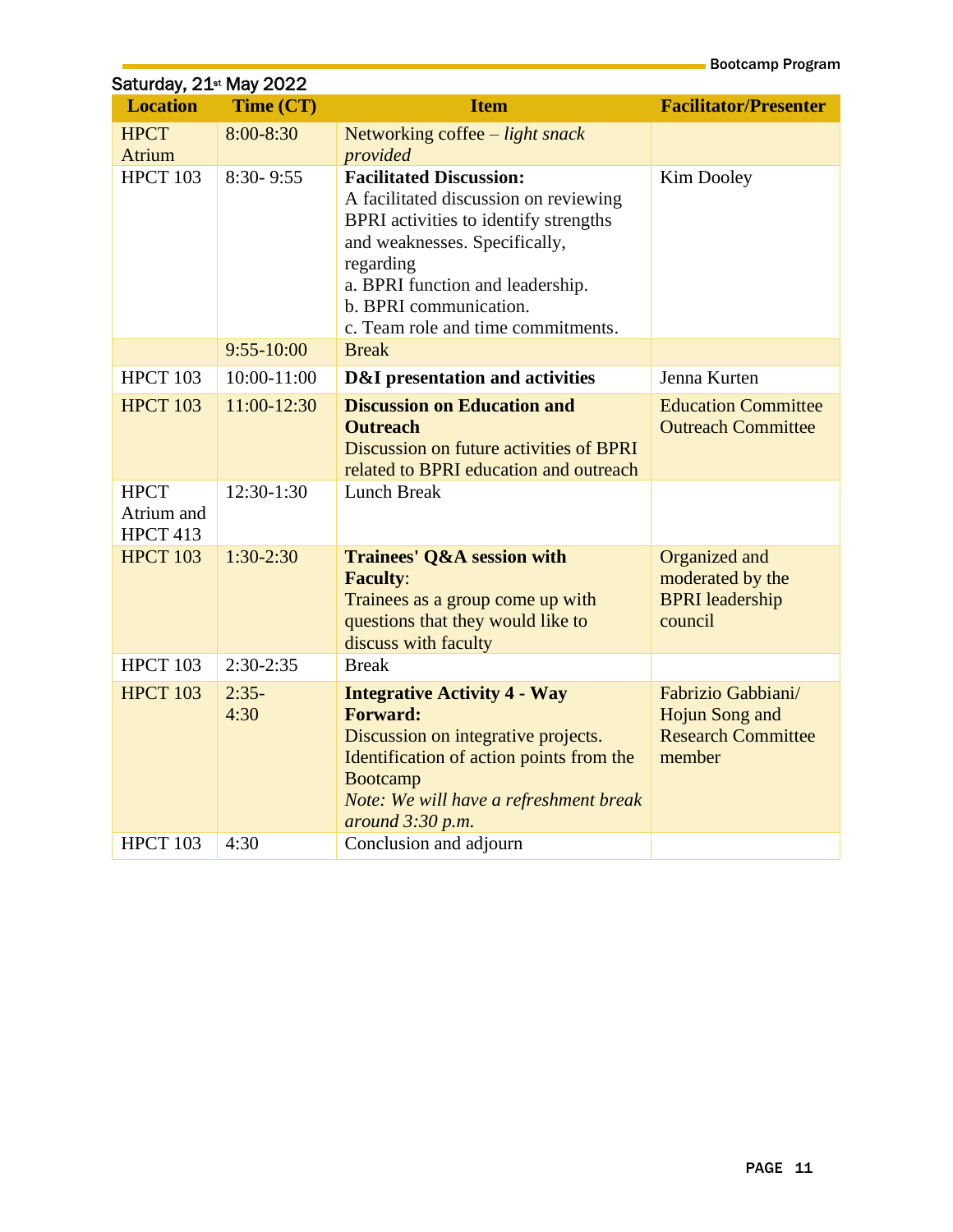## <span id="page-11-0"></span>Accommodations

There are several options available around the campus. However, we have reserved a block of rooms for the BPRI Bootcamp at the following two hotels. At the check-in, be sure to identify yourself as a BPRI conference or TAMU Entomology participant to receive the discounted rate.

1. **Hampton Inn College Station [https://www.hilton.com/en/hotels/clltehx-hampton](https://www.hilton.com/en/hotels/clltehx-hampton-college-station/)[college-station/](https://www.hilton.com/en/hotels/clltehx-hampton-college-station/)**

Address: 320 Texas Ave S, College Station, TX 77840 Tel: (979) 846-0184

- a. 3-star hotel.
- b. The BPRI conference rate is \$94 (including breakfast).
- c. 7 minutes' drive (1.8 miles) or 35 minutes' walk to the event venue.

#### **Use the custom reservation link below to get the BPRI conference room rate. Reservations must be made by May 5, 2022.**

[https://www.hilton.com/en/attend-my-event/clltehx-bpr-b2b70b24-88cb-4095-9696-](https://nam10.safelinks.protection.outlook.com/?url=https%3A%2F%2Furldefense.com%2Fv3%2F__https%3A%2F%2Fwww.hilton.com%2Fen%2Fattend-my-event%2Fclltehx-bpr-b2b70b24-88cb-4095-9696-717fcaa2bba7%2F__%3B!!KwNVnqRv!RlyWKfO2Oc-u4XsWJekXPLezPsSQun6xR5qaTVp3GNRpjvkvS31aWzPeTfWL4Q%24&data=04%7C01%7CHojun.Song%40ag.tamu.edu%7C6fcc2e9874f54b877b1008da10e9f2d3%7C9fd7580a64724d9ca142d131d3a7a116%7C0%7C0%7C637840894395764391%7CUnknown%7CTWFpbGZsb3d8eyJWIjoiMC4wLjAwMDAiLCJQIjoiV2luMzIiLCJBTiI6Ik1haWwiLCJXVCI6Mn0%3D%7C0&sdata=PS7PmLQDjTPa7GOBz4f7QqKjidChW21xeeDEF%2B4NVJc%3D&reserved=0) [717fcaa2bba7/](https://nam10.safelinks.protection.outlook.com/?url=https%3A%2F%2Furldefense.com%2Fv3%2F__https%3A%2F%2Fwww.hilton.com%2Fen%2Fattend-my-event%2Fclltehx-bpr-b2b70b24-88cb-4095-9696-717fcaa2bba7%2F__%3B!!KwNVnqRv!RlyWKfO2Oc-u4XsWJekXPLezPsSQun6xR5qaTVp3GNRpjvkvS31aWzPeTfWL4Q%24&data=04%7C01%7CHojun.Song%40ag.tamu.edu%7C6fcc2e9874f54b877b1008da10e9f2d3%7C9fd7580a64724d9ca142d131d3a7a116%7C0%7C0%7C637840894395764391%7CUnknown%7CTWFpbGZsb3d8eyJWIjoiMC4wLjAwMDAiLCJQIjoiV2luMzIiLCJBTiI6Ik1haWwiLCJXVCI6Mn0%3D%7C0&sdata=PS7PmLQDjTPa7GOBz4f7QqKjidChW21xeeDEF%2B4NVJc%3D&reserved=0)

- 2. **Texas A&M Hotel and Conference Center<https://www.texasamhotelcc.com/>** Address: 177 Joe Routt Blvd, College Station, TX 77840 Tel: (888) 654-4436
	- a. 4-start hotel.
	- b. The BPRI block price is \$139 (without breakfast, including parking).
	- c. 2 minutes' drive (0.5 miles) or 8 minutes' walk to the event venue. *This venue allows self-parking on Gene Stallings Blvd. No need for parking at the event venue. The hotel is located very close to the venue.*

#### **Use the custom reservation link below to get the BPRI conference room rate. Reservations must be made by April 19, 2022.** [TAMU Entomology](https://nam10.safelinks.protection.outlook.com/?url=https%3A%2F%2Fbe.synxis.com%2F%3Fadult%3D1%26arrive%3D2022-05-19chain%3D21123%26child%3D0%26rate%3D148932%26clearcache%3Dall%26configcode%3DinitialConfig%26currency%3DUSD%26depart%3D2022-05-22%26hotel%3D35873%26level%3Dhotel%26locale%3Den-US%26nocache%3Dtrue%26notrack%3Dtrue%26rooms%3D1%26sbe_ri%3D0%26themecode%3DinitialTheme&data=04%7C01%7Chojun.song%40ag.tamu.edu%7C5f7b0f665b8a4b7a109508da10fdccfc%7C9fd7580a64724d9ca142d131d3a7a116%7C0%7C0%7C637840986230329932%7CUnknown%7CTWFpbGZsb3d8eyJWIjoiMC4wLjAwMDAiLCJQIjoiV2luMzIiLCJBTiI6Ik1haWwiLCJXVCI6Mn0%3D%7C3000&sdata=XLNIGuh8d3ZPgHPK8I2cCE0q7krjSSYpz1xP39wnjoQ%3D&reserved=0)

## <span id="page-11-1"></span>Meals

Organizers have arranged the following meals for all attendees during the Bootcamp. Participants are not required to pay for these meals.

20th May- light breakfast, lunch, coffee, and dinner. 21st May- light breakfast, lunch, and coffee.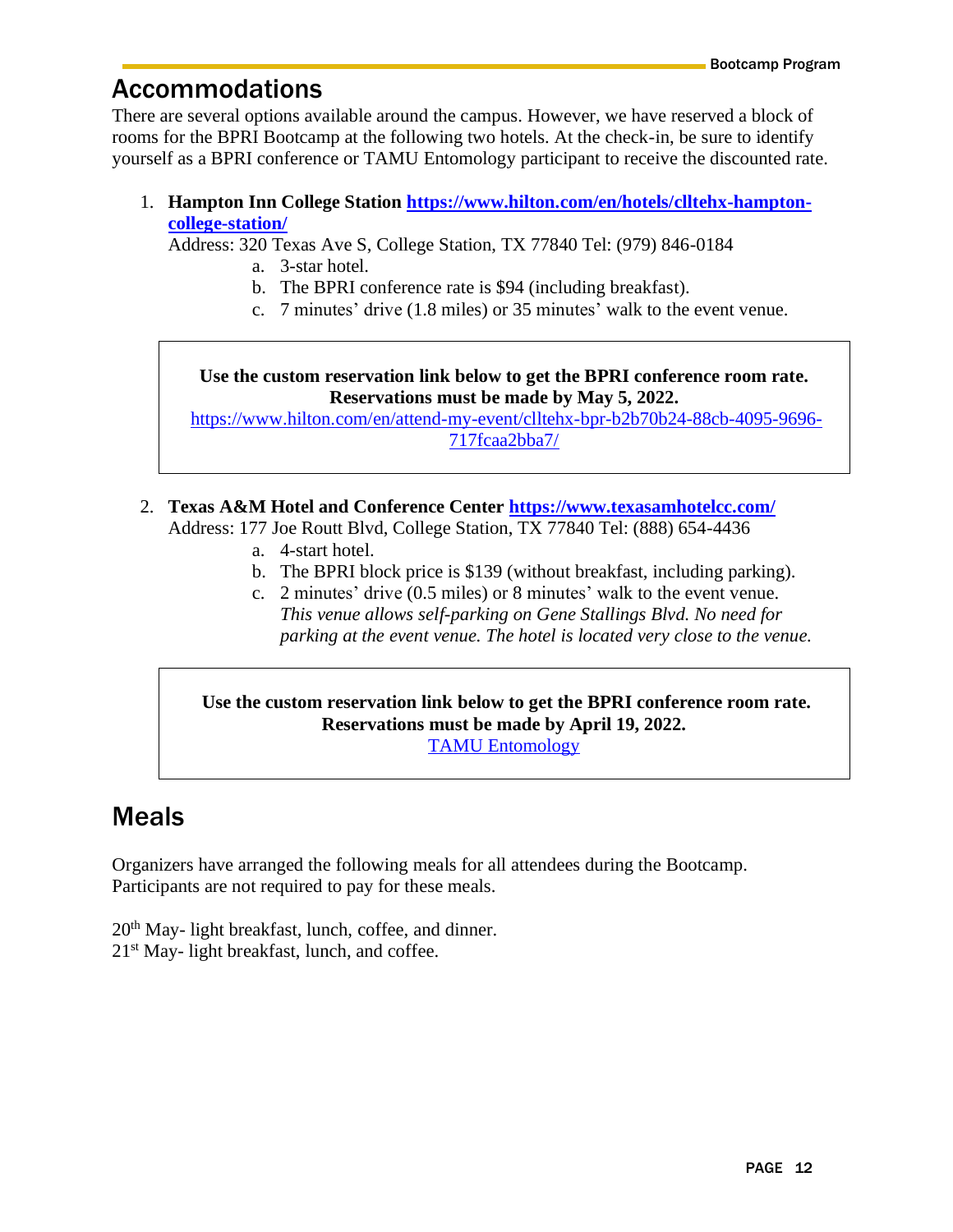## <span id="page-12-0"></span>**Travel**

If you are attending in person, the suggested travel plan is to arrive in College Station on May  $19<sup>th</sup>$  (Thursday) and depart in the evening of May  $22<sup>nd</sup>$  (Saturday) or in the morning of May  $23<sup>rd</sup>$ (Sunday).

For those traveling by plane, there are two options.

- 1. The first option (cheaper): Travel to George Bush International Airport (IAH) in Houston, then take a shuttle (rent a car, or arrange a pickup) to College Station (90 miles).
	- a. Ground shuttle service is available from George Bush International Airport to College Station. The cost is \$50 one way. Note that the shuttle schedule varies from weekdays to weekends. An additional \$12 will be charged if you request pick up/drop off from the hotel. More information and the shuttle schedule can be found on the following website.

<https://groundshuttle.com/RouteSchedule/HoustonToCS>

b. If you are traveling as a group, you can use the Aggie Express Cab Taxi Service. The starting rate is \$240. More information can be found on the following website.

<https://aggieexpresscab.com/fares/>

- c. An alternative option is to travel with a BCM colleague to College Station. If you prefer this option, you are requested to share your flight information by the  $15<sup>th</sup>$  of May 2022.
- 2. The second option (more expensive): Travel to Easter wood Airport (CLL) in College Station using a connecting flight (American Airlines) via the Dallas Ft. Worth Airport (DFW). The campus is only a 5-minute drive from the Easter wood Airport. The TAMU BPRI team will provide a pickup for you. Alternatively, you can take a taxi from Easter wood airport to the hotel.

## <span id="page-12-1"></span>Parking

If you are driving from Houston, you are required to purchase pre-paid visitor permits (daily rate \$10, and weekly rate \$25) to park at the event venue. More information is available at [https://transport.tamu.edu/Parking/visitor.aspx.](https://transport.tamu.edu/Parking/visitor.aspx) If you are staying at the Texas A&M Hotel and Conference Center, your parking is already included with the stay.

The following are the closest paid parking lots to the venue.

- 1. Lot 74 (36 paid parking spots are available).
- 2. Lot 61 (18 paid parking spots available).
- 3. West campus parking.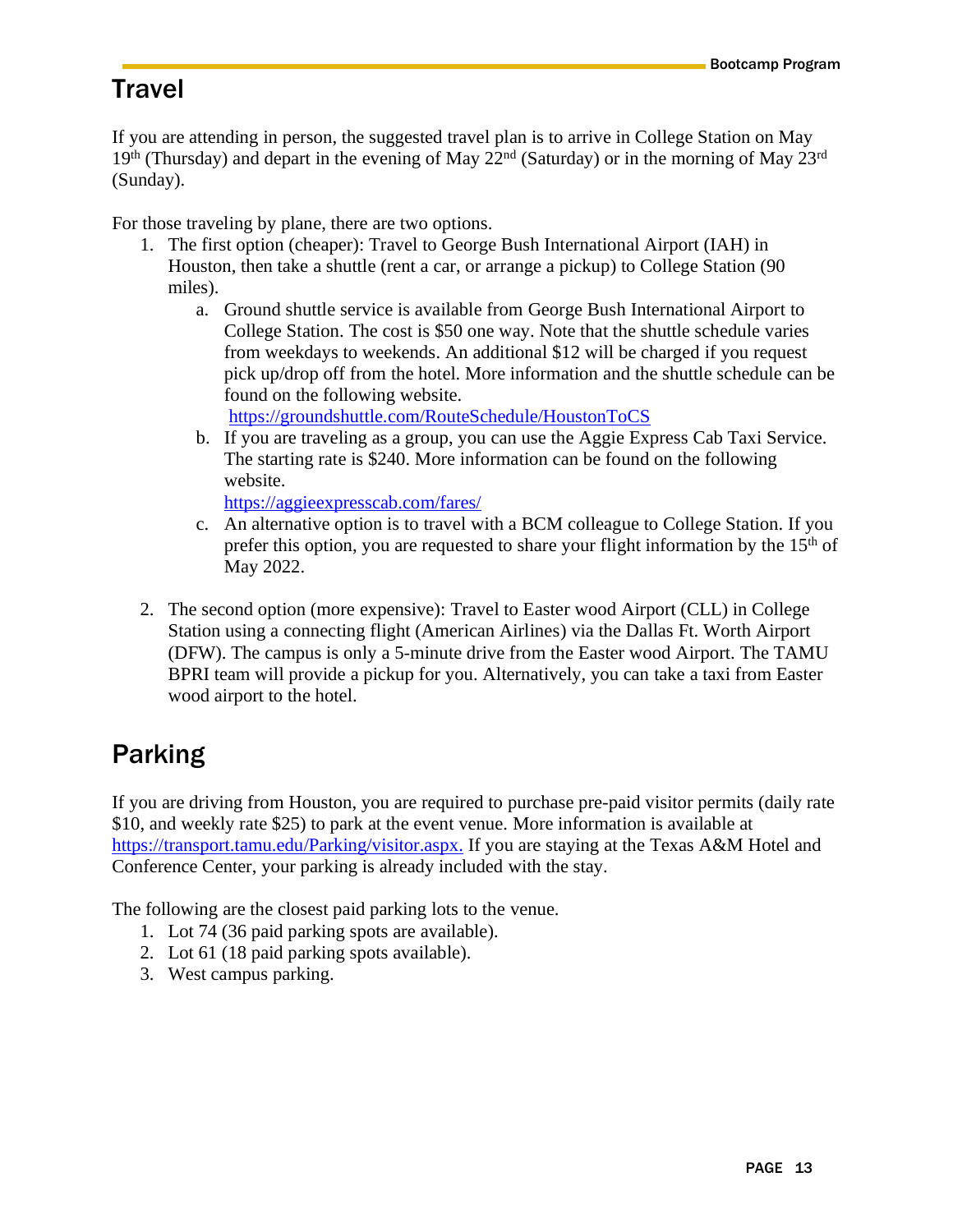

*Map: Paid parking locations closest to the event venue.*

## <span id="page-13-0"></span>**Cancellations**

Participants who wish to cancel their attendance at the meeting due to unforeseeable circumstances must notify Dr. Hojun Song (407) 558-8831 or Dr. Taniya Koswatta (979) 204- 3209 as soon as possible.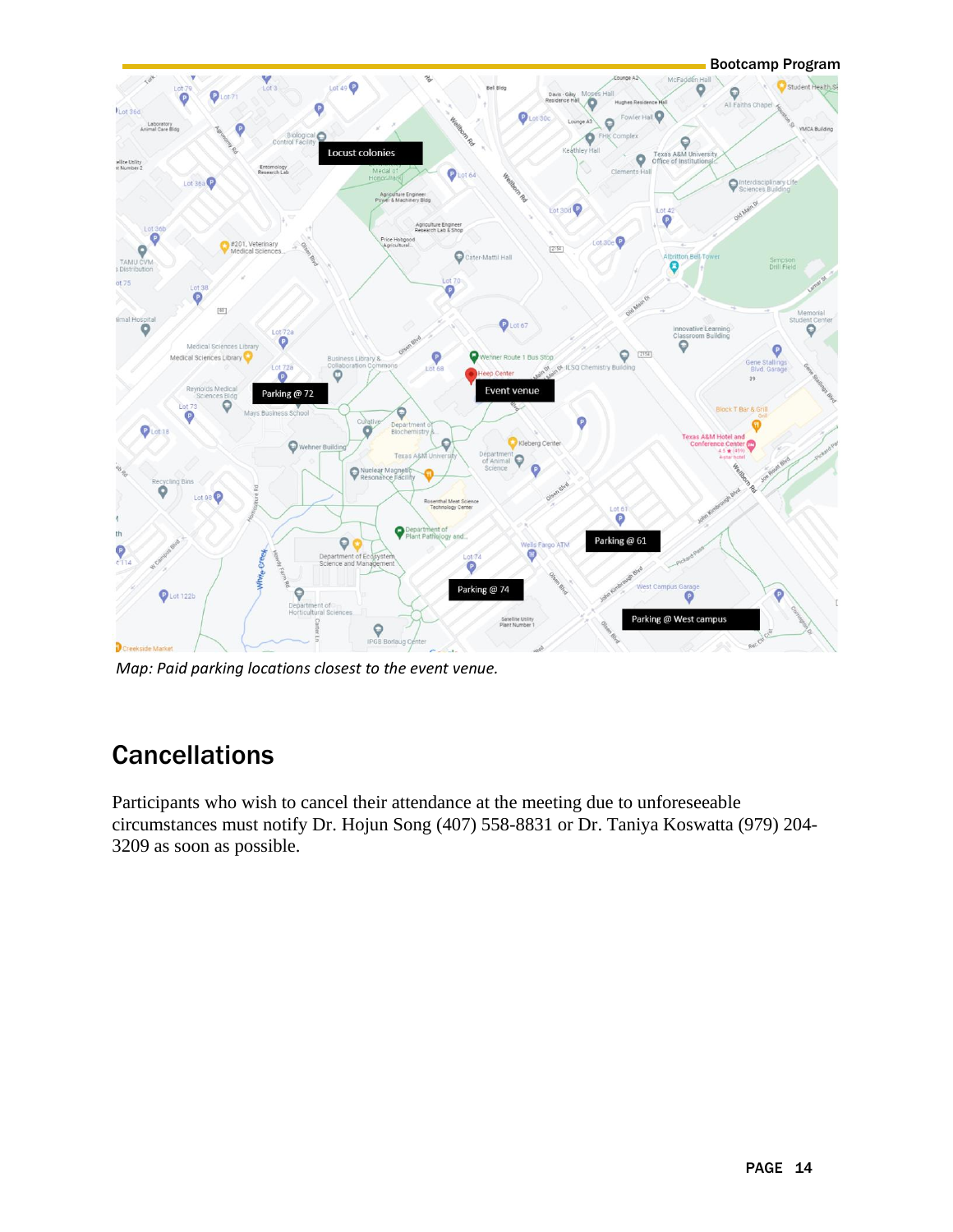## <span id="page-14-0"></span>Local Information

#### **Attractions around College Station/Bryan**

The following website provides information about attractions around the College Station/Bryan area:

<https://visit.cstx.gov/things-to-do/>

#### **Weather**

It will be warm in College Station in May. Please check AccuWeather.com or a similar site and note that temperatures are expected to range (from 70 to 90 ºF) during the days of the event**.**

#### **COVID-19 Restriction Information**

Wearing face covering is not mandatory on the TAMU premises. However, all individuals, regardless of vaccination status, are strongly encouraged to wear face coverings (cloth face covering, surgical mask, etc.) in indoor public areas on campus (including all non-private office or residential spaces such as lobbies, restrooms, classrooms, teaching laboratories, research laboratories, common spaces in residence halls, conference rooms, and breakout rooms). Disposable filtering facepiece respirators, such as KN95 and N95s are appropriate.

More information about the TAMU COVID-19 Guidance can be found on: <https://covid.tamu.edu/index.html>

## <span id="page-14-1"></span>Emergency Contact Information

University police 979-845-2345 More information at <https://www.tamu.edu/about/emergency-services.html>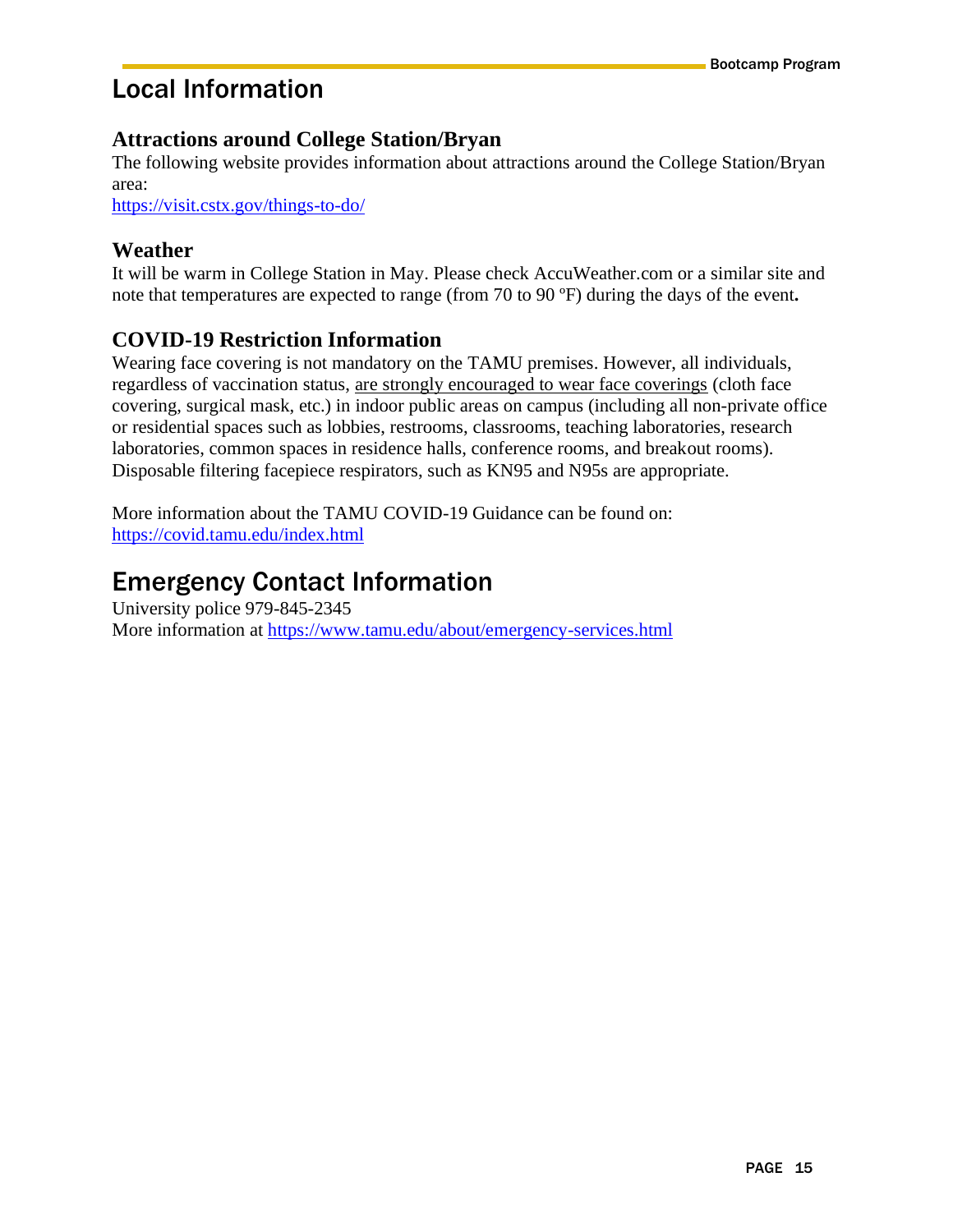## Conference Participants

This list reflects the registered participants as of May 11, 2022. Participants are listed alphabetically by their first names. A \* indicates those who will attend the Bootcamp virtually. For breakout sessions please follow the pre-assigned groups indicated in the below.

<span id="page-15-0"></span>

| <b>First Name</b>  | <b>Last Name</b> | <b>Institution/organization</b>           | <b>Email</b>                 | <b>Session</b><br>1 & 3 | <b>Session</b><br>$\mathbf{2}$ | Role             |
|--------------------|------------------|-------------------------------------------|------------------------------|-------------------------|--------------------------------|------------------|
| <b>Alexis</b>      | Acoff            | Southern Illinois University Edwardsville | aacoff@siue.edu              | $\overline{2}$          | $\overline{4}$                 |                  |
| <b>Alyssa</b>      | Canova           | Texas A&M University                      | acanova@tamu.edu             | $\overline{2}$          | 5                              |                  |
| <b>Amanda</b>      | Stahlke          | <b>USDA/Bee Research Laboratory</b>       | amanda.stahlke@usda.gov      | $\overline{4}$          | $\overline{4}$                 |                  |
| Andrea*            | Calo             | <b>Baylor College of Medicine</b>         | Mary.Calo@bcm.edu            | $\overline{2}$          | $\overline{2}$                 |                  |
| Anna               | Childers         | <b>USDA/Bee Research Laboratory</b>       | anna.childers@usda.gov       | 3                       | $\overline{2}$                 | Facilitator 2    |
| Arani              | Cuevas-Sanchez   | Texas A&M University                      | arani.cuevassanchez@tamu.edu | 5                       | 3                              |                  |
| <b>Arianne</b>     | Cease            | Arizona State University                  | Acease@asu.edu               | $\overline{4}$          | N/A                            | Moderator 2      |
| <b>Audélia</b>     | Mechti           | Texas A&M University                      | audelia.mechti@tamu.edu      | 1                       | 3                              |                  |
| <b>Barani</b>      | Raman            | Washington University in St. Louis        | barani@wustl.edu             | $\overline{2}$          | 3                              | Facilitator 1&3  |
| <b>Brittany</b>    | Peterson         | Southern Illinois University Edwardsville | bripete@siue.edu             |                         | 5                              | Facilitator 1&3  |
| <b>Chenghang</b>   | Zong             | <b>Baylor College of Medicine</b>         | chenghang.zong@bcm.edu       | 5                       | $\overline{4}$                 |                  |
| <b>Christopher</b> | <b>Brennan</b>   | Texas A&M University                      | cbrennan@tamu.edu            | $\overline{4}$          | $\overline{2}$                 |                  |
| <b>David</b>       | Bellini          | <b>Baylor College of Medicine</b>         | david.bellini@bcm.edu        |                         | $\overline{2}$                 |                  |
| <b>Doris</b>       | Ling             | Washington University in St. Louis        | dling@wustl.edu              | 5                       | $\mathbf{1}$                   |                  |
| Erez*              | Lieberman Aiden  | <b>Baylor College of Medicine</b>         | erez@erez.com                |                         | $\overline{2}$                 |                  |
| Fabrizio           | Gabbiani         | <b>Baylor College of Medicine</b>         | gabbiani@bcm.edu             | $\overline{4}$          |                                | Facilitator 1&3  |
| Gil                | Shaulsky         | <b>Baylor College of Medicine</b>         | gil.shaulsky@bcm.edu         | $\overline{2}$          | 3                              |                  |
| <b>Gregory</b>     | Sword            | Texas A&M University                      | gasword@tamu.edu             | 5                       | $\mathbf{1}$                   | Facilitator 1&3  |
| <b>Herman</b>      | Dierick          | <b>Baylor College of Medicine</b>         | dierick@bcm.edu              | 3                       | 5                              | Facilitator 1&3  |
| Hojun              | Song             | Texas A&M University                      | Hojun.Song@ag.tamu.edu       | N/A                     | $\overline{2}$                 | Moderator<br>1&3 |
| Jenna              | Kurten           | Texas A&M University                      | jsk@tamu.edu                 | 4                       | 5                              |                  |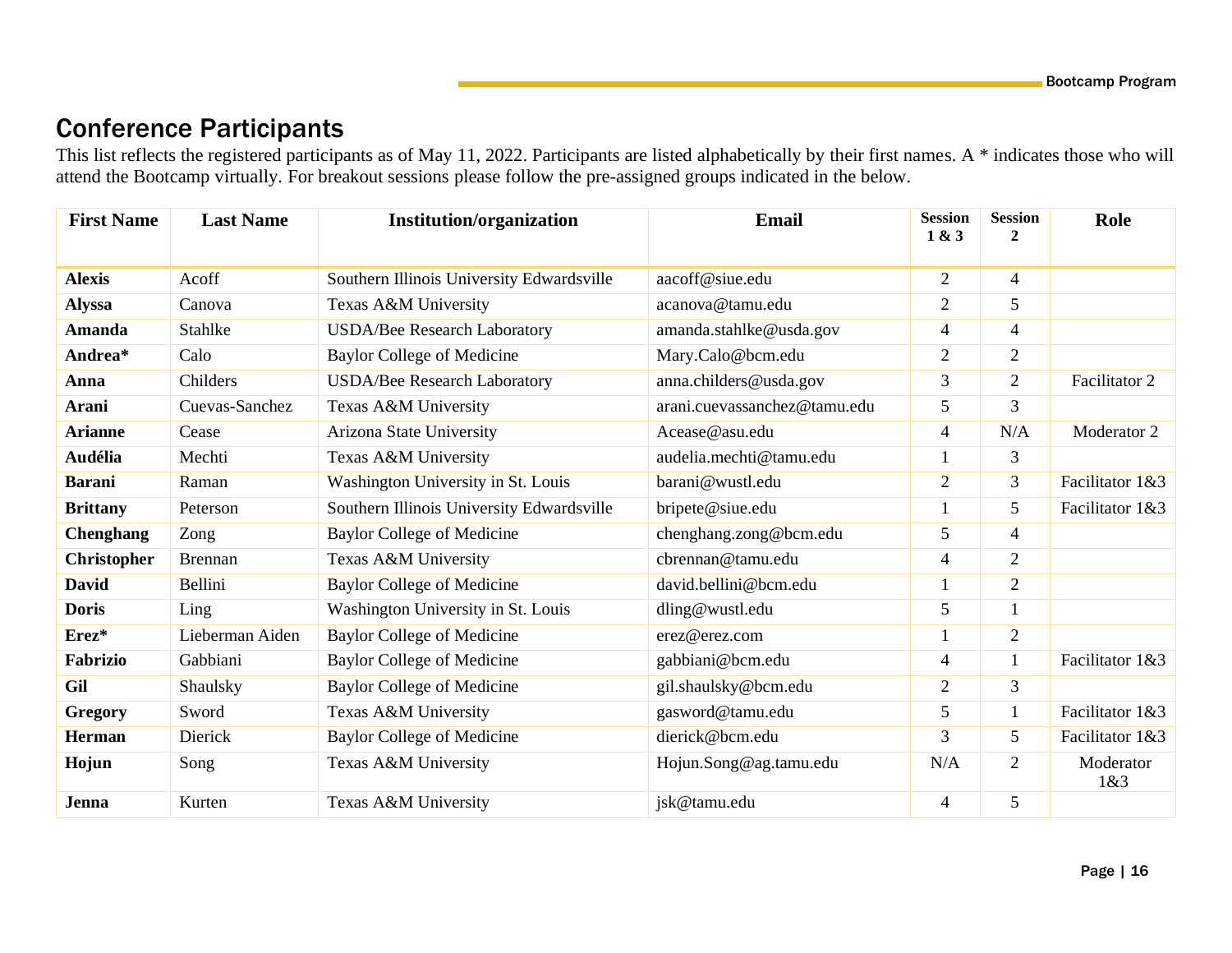| <b>First Name</b> | <b>Last Name</b> | <b>Institution/organization</b>     | <b>Email</b>                 | <b>Breakout</b><br><b>Session</b><br>1 & 3 | <b>Breakout</b><br><b>Session 2</b> | Role          |
|-------------------|------------------|-------------------------------------|------------------------------|--------------------------------------------|-------------------------------------|---------------|
| Jiayi             | Luo              | Baylor College of Medicine          | jiayil@bcm.edu               | 4                                          | 5                                   |               |
| <b>Kelvin</b>     | Pham             | <b>Baylor College of Medicine</b>   | khoa.pham3@bcm.edu           | 5                                          |                                     |               |
| Kim               | Dooley           | Texas A&M University                | kim.dooley@ag.tamu.edu       | 5                                          |                                     |               |
| Liza              | Bessonova        | Washington University in St. Louis  | b.liza@wustl.edu             | 3                                          | $\overline{2}$                      |               |
| Maeva             | Techer           | Texas A&M University                | maeva.techer@ag.tamu.edu     | 4                                          | $\overline{3}$                      | Facilitator 2 |
| <b>Margaret</b>   | Eisenbrandt      | <b>Baylor College of Medicine</b>   | Margaret.Eisenbrandt@bcm.edu |                                            | $\overline{2}$                      |               |
| <b>Mira</b>       | <b>Word Ries</b> | Arizona State University            | mword@asu.edu                | 3                                          | 5                                   |               |
| <b>Muchun</b>     | Niu              | Baylor College of Medicine          | muchun.niu@bcm.edu           | 3                                          |                                     |               |
| $Olga*$           | Dudchenko        | <b>Baylor College of Medicine</b>   | olga.dudchenko@bcm.edu       | 2                                          | $\overline{4}$                      |               |
| <b>Richard</b>    | Dewell           | Baylor College of Medicine          | dewell@bcm.edu               | 5                                          | 4                                   | Facilitator 2 |
| <b>Rick</b>       | Overson          | Arizona State University            | roverso@asu.edu              | $\overline{2}$                             |                                     | Facilitator 2 |
| Scott*            | Geib             | <b>USDA/Bee Research Laboratory</b> | scott.geib@usda.gov          | 2                                          | N/A                                 |               |
| Sheina*           | Sim              | <b>USDA/Bee Research Laboratory</b> | sheina.sim@usda.gov          |                                            | N/A                                 |               |
| <b>Spencer</b>    | Behmer           | Texas A&M University                | spencer.behmer@ag.tamu.edu   |                                            | 5                                   | Facilitator 2 |
| <b>Stephen</b>    | Richards         | <b>Baylor College of Medicine</b>   | stephenr@bcm.edu             | 3                                          | 3                                   |               |
| <b>Syeda</b>      | Tahir            | Arizona State University            | Smtahir2@asu.edu             |                                            | $\overline{4}$                      |               |
| Taniya            | Koswatta         | Texas A&M University                | taniya.koswatta@ag.tamu.edu  | $\overline{2}$                             | $\overline{3}$                      |               |
| <b>Vivian</b>     | Peralta Santana  | Texas A&M University                | vaps@tamu.edu                | 3                                          | $\overline{\mathcal{L}}$            |               |

**Observers** *(observers can pick the breakout session they like to attend)*

*Observers are postdocs and students who are interested in BPRI activities. They do not engage in participant observation activities (i.e., collecting data for qualitative research studies).*

Carla Deloera, Master Student, Texas A&M University [carla\\_deloera05@tamu.edu](mailto:carla_deloera05@tamu.edu) Jorge Medina Dura, Ph.D. Student, Texas A&M University, [jorgemedinad@tamu.edu](mailto:jorgemedinad@tamu.edu) Kendall Walton, Undergraduate Student, Texas A&M University [kendallw@tamu.edu](mailto:kendallw@tamu.edu) Sarah Hilal, Undergraduate Student, Texas A&M University [shilalusa@tamu.edu](mailto:shilalusa@tamu.edu) Seema Rana, Postdoctoral Researcher, Texas A&M University, [seema.rana@tamu.edu](mailto:seema.rana@tamu.edu)